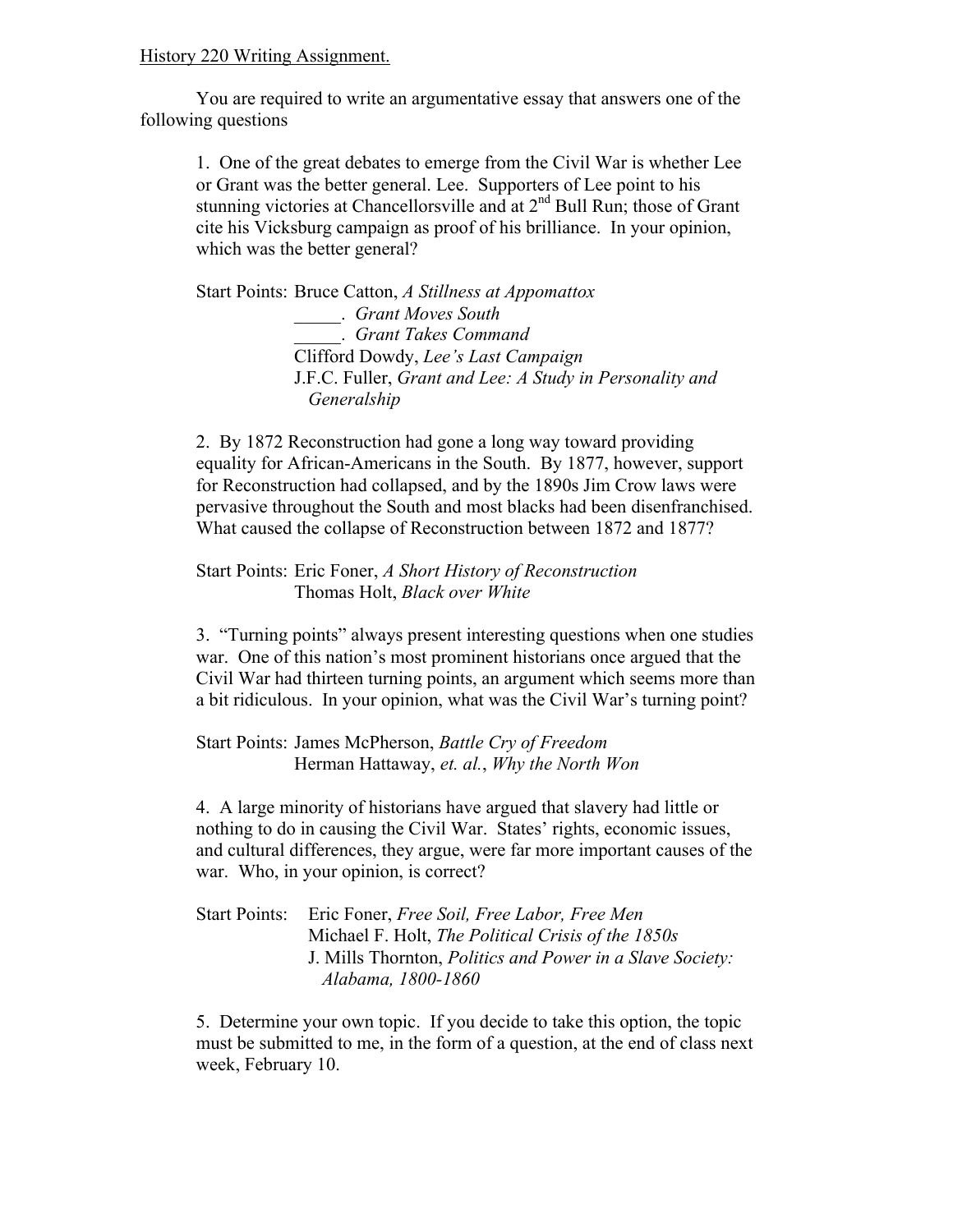## Additional Instructions

LENGTH. The final paper should be between 1500 and 2000 words in length and must be typewritten.

SOURCES AND CITING THEM. At a minimum, the paper should employ three books as sources of information. These books must be secondary sources (i.e., written by historians), *not* primary sources (i.e., written by participants). Assigned books for this course do not count against the requirement. The various volumes of the *Time-Life History of the Civil War* **are not** appropriate for this assignment.

The paper should be properly documented. Either footnotes or endnotes may be used. MLA (parenthetical) format is not acceptable. Proper footnote/endnote format for a book is as follows:

For first citation:

<sup>1</sup>Mark Grimsley, The Hard Hand of War: Union Military Policy Toward Southern Civilians, 1861-1865 (New York: Cambridge University Press, 1995), 23-25.

For subsequent citations:

<sup>15</sup>Grimsley, Hard Hand, 72.

Please see me if you have questions about footnoting. At the bottom line, a footnote should tell the reader WHERE you found your information.

For other citation formats I urge you to refer to *A Manual for Writers of Term Papers, Theses, and Dissertations* by Kate Turabian (available at numerous bookstores or online). You might consider purchasing it as it will prove invaluable to during your college career.

PLAGIARISM. Plagiarism is the use of another person's words or ideas in your writing without giving proper credit to the author. It is plagiarism to copy text from a book, a web site, a journal or newspaper article, or from a friend's paper (to name just a few examples) without giving proper credit. It is also plagiarism to submit a paper that you did not write as your own work.

Any submission that I determine contains plagiarized material will receive a "zero" and the case will be referred to the college for further action.

BOOKS. With each question I have provided the title of at least two books that are "start points." These are books to which you can turn to start your research. You are in no way obligated to look at or to use them. It is simply my attempt to give you a "push" in the right direction. Also, McPherson's *Ordeal By Fire* contains a substantial annotated bibliography. These books, too, can be a start point. Indeed, you need go no farther than to find the books listed in the text.

FORMAT. The paper should be double-spaced and, if you use a computer, the font size should be set at "12". These measurees will allow me to make legible comments on the text of the paper. Please place on the paper a cover sheet with your name and the paper's title. Finally, insure that every page is numbered and has your name on it.